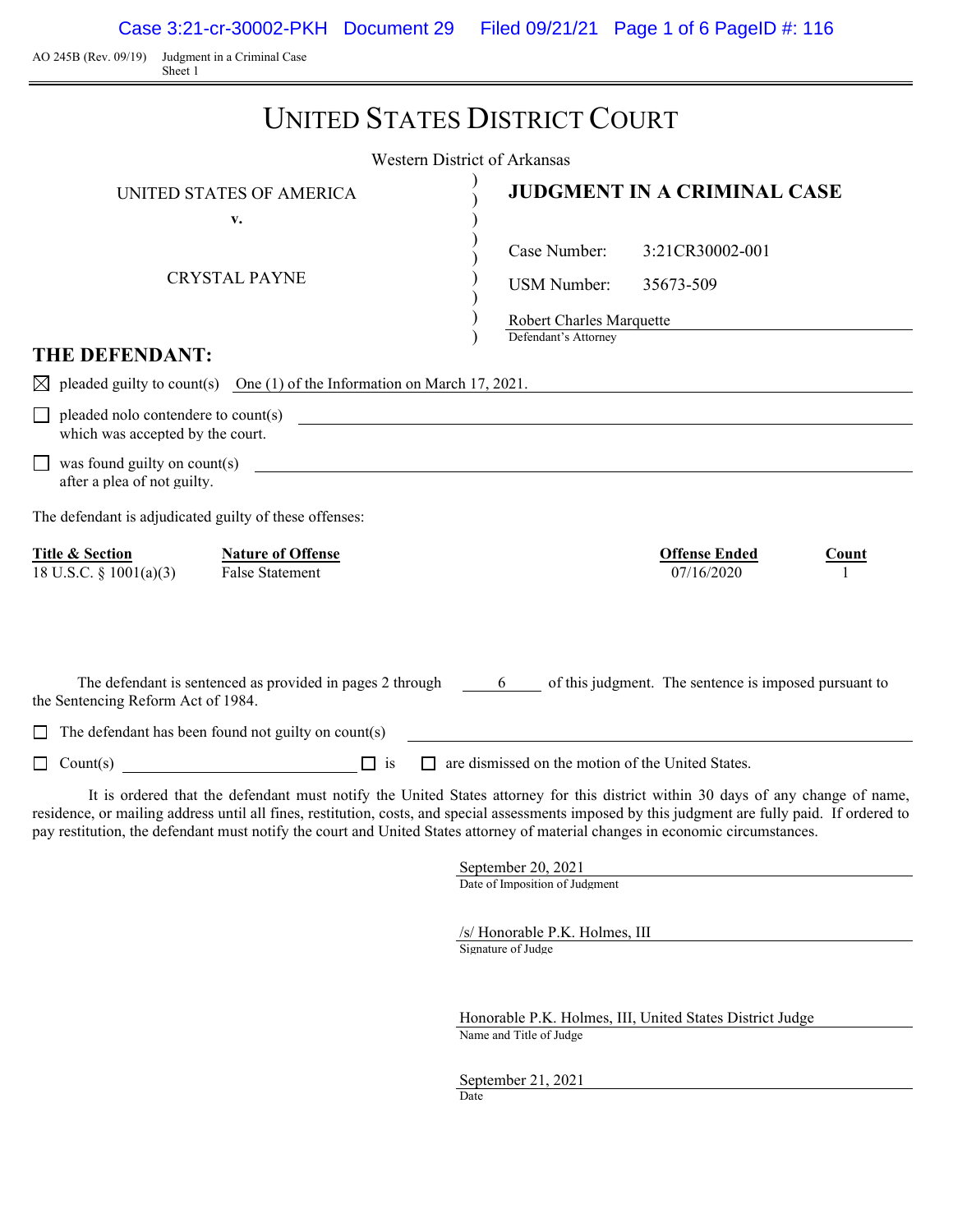AO 245B (Rev. 09/19) Judgment in a Criminal Case Sheet 4—Probation

DEFENDANT: CRYSTAL PAYNE CASE NUMBER: 3:21CR30002-001

Judgment—Page 2 of 6

## **PROBATION**

You are hereby sentenced to probation for a term of: **five (5) years.**

### **MANDATORY CONDITIONS**

- 1. You must not commit another federal, state or local crime.
- 2. You must not unlawfully possess a controlled substance.
- 3. You must refrain from any unlawful use of a controlled substance. You must submit to one drug test within 15 days of placement on probation and at least two periodic drug tests thereafter, as determined by the court.
	- $\boxtimes$  The above drug testing condition is suspended, based on the court's determination that you pose a low risk of future substance abuse. *(check if applicable)*
- 4. You must cooperate in the collection of DNA as directed by the probation officer. *(check if applicable)*
- 5. You must comply with the requirements of the Sex Offender Registration and Notification Act (34 U.S.C. § 20901, *et seq*.) as directed by the probation officer, the Bureau of Prisons, or any state sex offender registration agency in the location where you reside, work, are a student, or were convicted of a qualifying offense. *(check if applicable)*
- 6. You must participate in an approved program for domestic violence. *(check if applicable)*
- 7. You must make restitution in accordance with 18 U.S.C. §§ 2248, 2259, 2264, 2327, 3663, 3663A, and 3664. *(check if applicable)*
- 8. You must pay the assessment imposed in accordance with 18 U.S.C. § 3013.
- 9. If this judgment imposes a fine, you must pay in accordance with the Schedule of Payments sheet of this judgment.
- 10. You must notify the court of any material change in your economic circumstances that might affect your ability to pay restitution,

You must comply with the standard conditions that have been adopted by this court as well as with any other conditions on the attached page.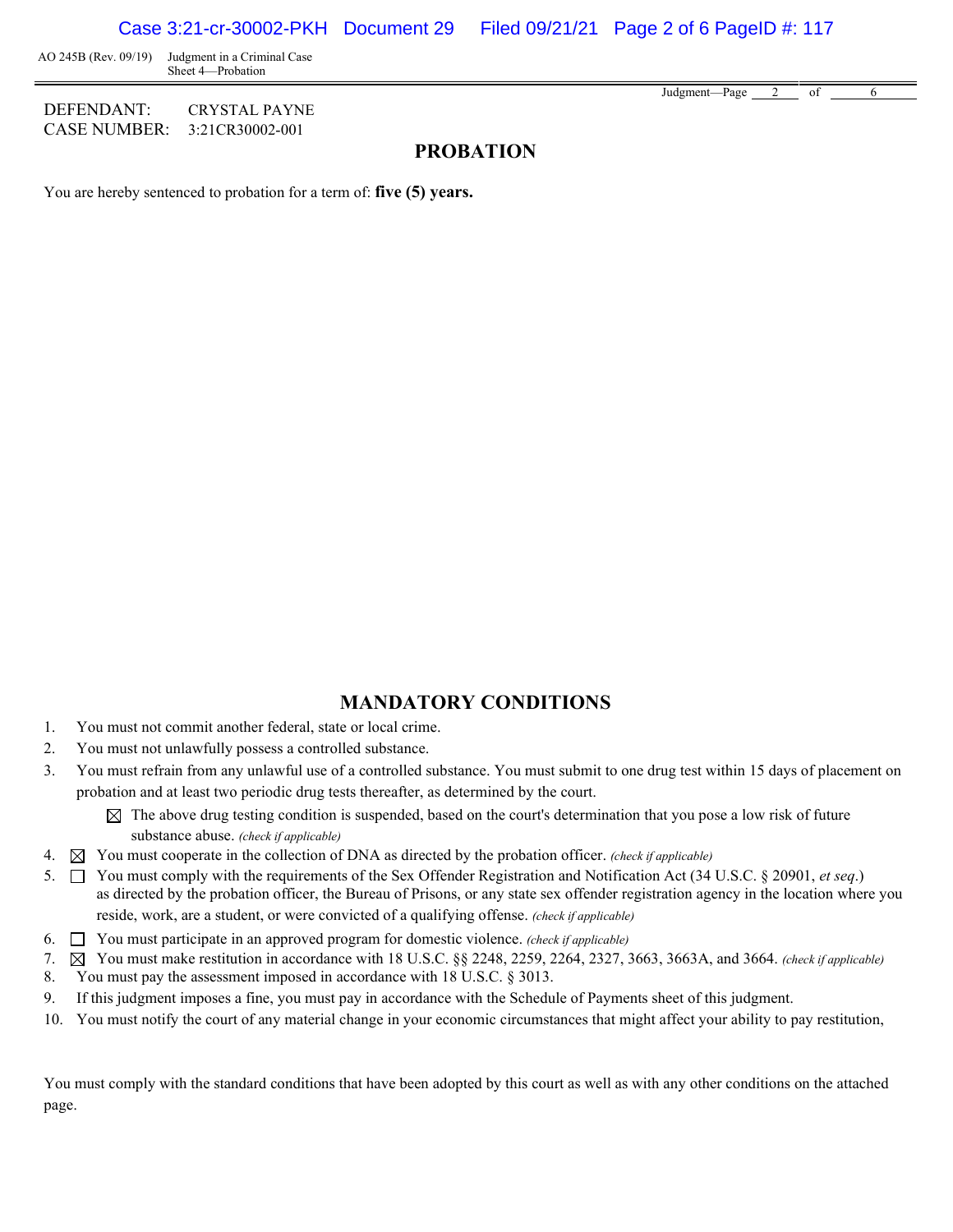AO 245B (Rev. 09/19) Judgment in a Criminal Case Sheet 4A — Probation

Judgment—Page 3 of 6

#### DEFENDANT: CRYSTAL PAYNE CASE NUMBER: 3:21CR30002-001

## **STANDARD CONDITIONS OF SUPERVISION**

As part of your probation, you must comply with the following standard conditions of supervision. These conditions are imposed because they establish the basic expectations for your behavior while on supervision and identify the minimum tools needed by probation officers to keep informed, report to the court about, and bring about improvements in your conduct and condition.

- 1. You must report to the probation office in the federal judicial district where you are authorized to reside within 72 hours of the time you were sentenced, unless the probation officer instructs you to report to a different probation office or within a different time frame.
- 2. After initially reporting to the probation office, you will receive instructions from the court or the probation officer about how and when you must report to the probation officer, and you must report to the probation officer as instructed.
- 3. You must not knowingly leave the federal judicial district where you are authorized to reside without first getting permission from the court or the probation officer.
- 4. You must answer truthfully the questions asked by your probation officer.
- 5. You must live at a place approved by the probation officer. If you plan to change where you live or anything about your living arrangements (such as the people you live with), you must notify the probation officer at least 10 days before the change. If notifying the probation officer in advance is not possible due to unanticipated circumstances, you must notify the probation officer within 72 hours of becoming aware of a change or expected change.
- 6. You must allow the probation officer to visit you at any time at your home or elsewhere, and you must permit the probation officer to take any items prohibited by the conditions of your supervision that he or she observes in plain view.
- 7. You must work full time (at least 30 hours per week) at a lawful type of employment, unless the probation officer excuses you from doing so. If you do not have full-time employment you must try to find full-time employment, unless the probation officer excuses you from doing so. If you plan to change where you work or anything about your work (such as your position or your job responsibilities), you must notify the probation officer at least 10 days before the change. If notifying the probation officer at least 10 days in advance is not possible due to unanticipated circumstances, you must notify the probation officer within 72 hours of becoming aware of a change or expected change.
- 8. You must not communicate or interact with someone you know is engaged in criminal activity. If you know someone has been convicted of a felony, you must not knowingly communicate or interact with that person without first getting the permission of the probation officer.
- 9. If you are arrested or questioned by a law enforcement officer, you must notify the probation officer within 72 hours.
- 10. You must not own, possess, or have access to a firearm, ammunition, destructive device, or dangerous weapon (i.e., anything that was designed, or was modified for, the specific purpose of causing bodily injury or death to another person such as nunchakus or tasers).
- 11. You must not act or make any agreement with a law enforcement agency to act as a confidential human source or informant without first getting the permission of the court.
- 12. If the probation officer determines that you pose a risk to another person (including an organization), the probation officer may require you to notify the person about the risk and you must comply with that instruction. The probation officer may contact the person and confirm that you have notified the person about the risk.
- 13. You must follow the instructions of the probation officer related to the conditions of supervision.

# **U.S. Probation Office Use Only**

A U.S. probation officer has instructed me on the conditions specified by the court and has provided me with a written copy of this judgment containing these conditions. For further information regarding these conditions, see *Overview of Probation and Supervised Release Conditions*, available at: [www.uscourts.gov.](http://www.uscourts.gov/)

Defendant's Signature Date Date of the Date of the Date Date of the Date Date of the Date of the Date of the Date of the Date of the Date of the Date of the Date of the Date of the Date of the Date of the Date of the Date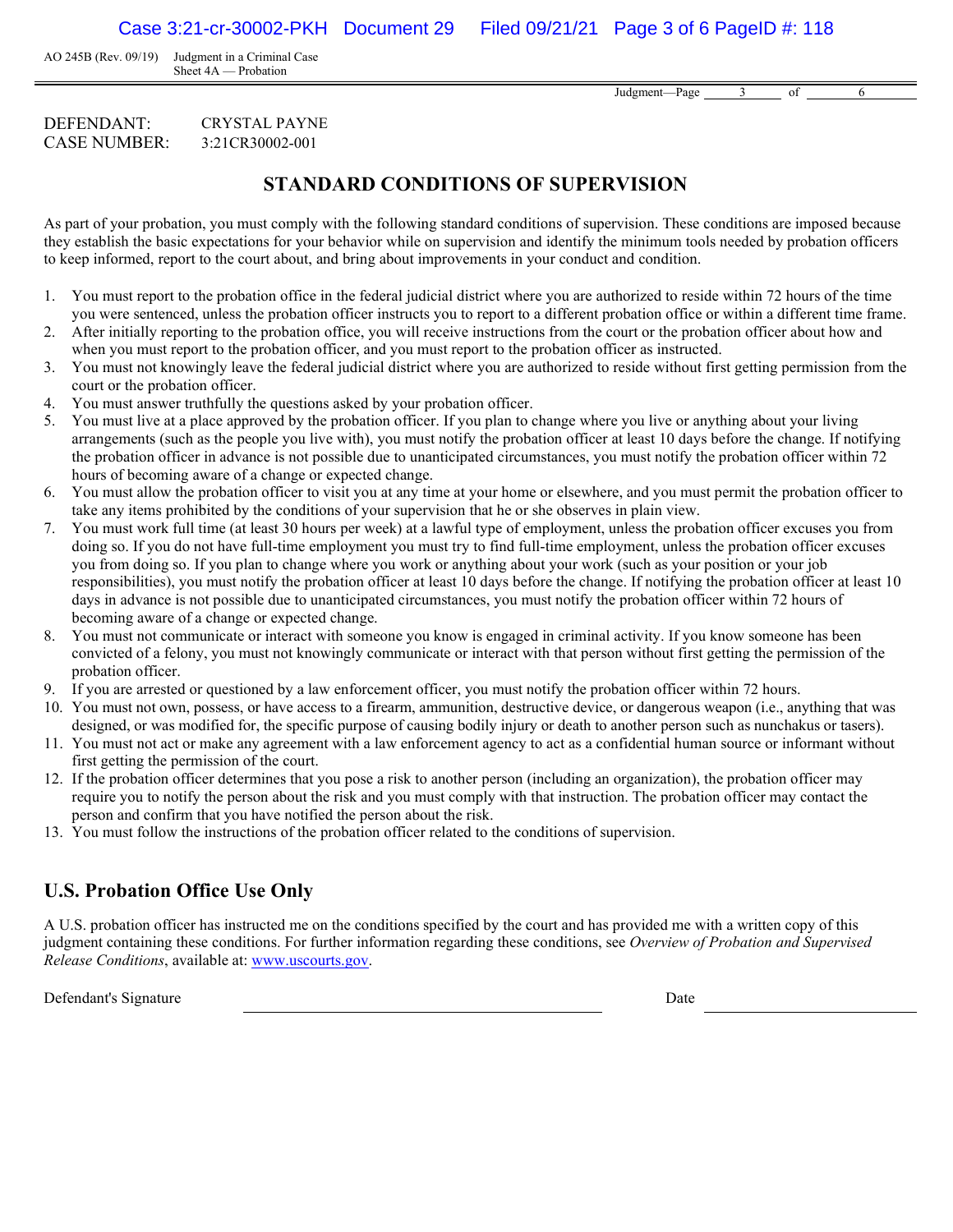AO 245B (Rev. 09/19) Judgment in a Criminal Case Sheet 4D — Probation

Judgment—Page 4 of 6

DEFENDANT: CRYSTAL PAYNE CASE NUMBER: 3:21CR30002-001

# **SPECIAL CONDITIONS OF SUPERVISION**

- 1. The defendant shall submit to a search of her person, real and/or personal property, residence, place of business or employment, and/or vehicle(s) conducted by the U.S. Probation Office based upon reasonable suspicion of criminal activity or a violation of any condition of supervised release.
- 2. The defendant shall submit to inpatient or outpatient mental health evaluation, counseling, testing, and/or treatment, as deemed necessary and directed by the U.S. Probation Office.
- 3. Until all financial penalties are paid in full, the defendant shall not incur any new debt nor establish any bank or credit accounts unless receiving prior approval from the U.S. Probation Office and shall make any information concerning her financial status available to the probation officer upon request.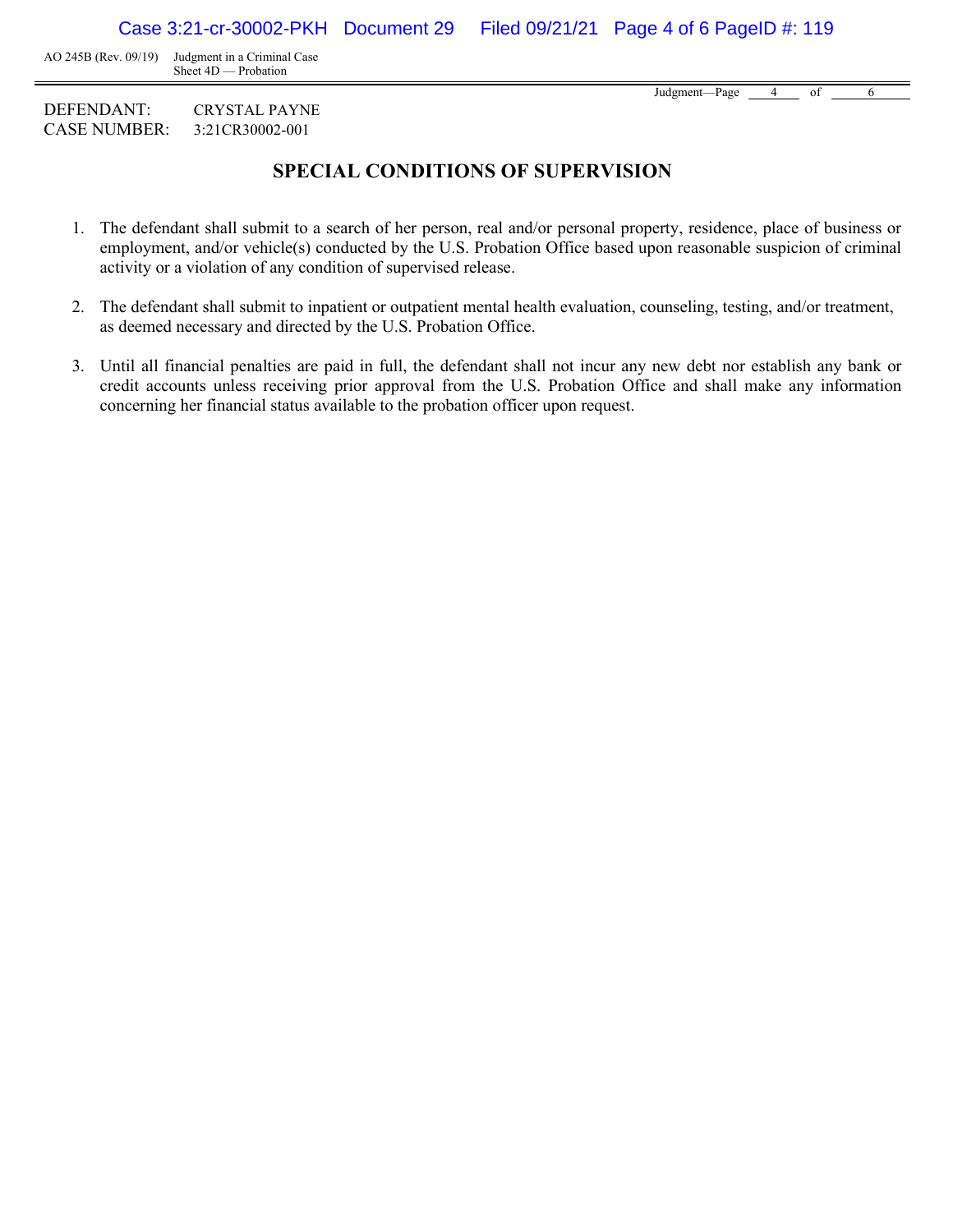Case 3:21-cr-30002-PKH Document 29 Filed 09/21/21 Page 5 of 6 PageID #: 120

|                                                                                            | AO 245B (Rev. 09/19) Judgment in a Criminal Case                                                                                               | Sheet 5 — Criminal Monetary Penalties                                                                                                                                                                                                                                                                                                                                                                        |                    |                            |                                 |             |                                   |
|--------------------------------------------------------------------------------------------|------------------------------------------------------------------------------------------------------------------------------------------------|--------------------------------------------------------------------------------------------------------------------------------------------------------------------------------------------------------------------------------------------------------------------------------------------------------------------------------------------------------------------------------------------------------------|--------------------|----------------------------|---------------------------------|-------------|-----------------------------------|
| DEFENDANT:                                                                                 | <b>CASE NUMBER:</b>                                                                                                                            | <b>CRYSTAL PAYNE</b><br>3:21CR30001-002<br><b>CRIMINAL MONETARY PENALTIES</b>                                                                                                                                                                                                                                                                                                                                |                    |                            | Judgment — Page                 | 6           | of<br>7                           |
|                                                                                            |                                                                                                                                                | The defendant must pay the total criminal monetary penalties under the schedule of payments on Sheet 6.                                                                                                                                                                                                                                                                                                      |                    |                            |                                 |             |                                   |
| <b>TOTALS</b>                                                                              | Assessment<br>\$ 100.00                                                                                                                        | <b>Restitution</b><br>\$59,130.00                                                                                                                                                                                                                                                                                                                                                                            | Fine<br>\$5,000.00 | $\mathbf S$                | <b>AVAA Assessment*</b><br>$-0$ | $\mathbf S$ | <b>JVTA Assessment**</b><br>$-0-$ |
| $\Box$                                                                                     | entered after such determination.                                                                                                              | The determination of restitution is deferred until . An Amended Judgment in a Criminal Case (AO 245C) will be                                                                                                                                                                                                                                                                                                |                    |                            |                                 |             |                                   |
| $\boxtimes$                                                                                | before the United States is paid.                                                                                                              | The defendant must make restitution (including community restitution) to the following payees in the amount listed below.<br>If the defendant makes a partial payment, each payee shall receive an approximately proportioned payment, unless specified otherwise in<br>the priority order or percentage payment column below. However, pursuant to 18 U.S.C. § 3664(i), all nonfederal victims must be paid |                    |                            |                                 |             |                                   |
| <b>Name of Payee</b>                                                                       |                                                                                                                                                | Total Loss***                                                                                                                                                                                                                                                                                                                                                                                                |                    | <b>Restitution Ordered</b> |                                 |             | <b>Priority or Percentage</b>     |
| <b>SBA/DFC</b><br>Attn: Paul Keenan<br>Denver, CO 80202                                    | 721 19th Street, 3 <sup>rd</sup> Floor, Room 301                                                                                               |                                                                                                                                                                                                                                                                                                                                                                                                              |                    |                            |                                 |             |                                   |
|                                                                                            | PPP.ACH.Inquiries@sba.gov<br>Reference SBA loan 4261617802                                                                                     | \$20,520                                                                                                                                                                                                                                                                                                                                                                                                     |                    |                            | \$20,520                        |             |                                   |
|                                                                                            | Reference SBA loan 5051208103                                                                                                                  | \$20,833                                                                                                                                                                                                                                                                                                                                                                                                     |                    |                            | \$20,833                        |             |                                   |
| 14925 Kingsport Road<br>Fort Worth, TX 76155                                               | SBA, Office of Disaster Assistance<br>Reference Application No. 3304340893<br>Processing and Disbursement Center<br>EIDL.ACH.Inquiries@sba.gov | \$10,000                                                                                                                                                                                                                                                                                                                                                                                                     |                    |                            | \$10,000                        |             |                                   |
| Re: Read, James 0977<br>Re: Payne, Crystal 0680<br>Re: Payne, Wanda 4182<br>P.O. Box 94094 | Office of Unemployment Insurance Asst.<br>Baton Rouge, LA 70804-9094                                                                           | \$7,777                                                                                                                                                                                                                                                                                                                                                                                                      |                    |                            | \$7,777                         |             |                                   |

**TOTALS \$** 59,130 **\$** 59,130

Restitution amount ordered pursuant to plea agreement \$  $\Box$ 

 $\Box$  The defendant must pay interest on restitution and a fine of more than \$2,500, unless the restitution or fine is paid in full before the fifteenth day after the date of the judgment, pursuant to 18 U.S.C. § 3612(f). All of the payment options on Sheet 6 may be subject to penalties for delinquency and default, pursuant to 18 U.S.C. § 3612(g).

 $\boxtimes$ The court determined that the defendant does not have the ability to pay interest and it is ordered that:

the interest requirement is waived for  $\boxtimes$  fine  $\boxtimes$  restitution.  $\boxtimes$ 

 $\Box$ the interest requirement for  $\Box$  fine  $\Box$  restitution is modified as follows:

\* Amy, Vicky, and Andy Child Pornography Victim Assistance Act of 2018, Pub. L. No. 115-299.

\*\* Justice for Victims of Trafficking Act of 2015, Pub. L. No. 114-22.

\*\*\* Findings for the total amount of losses are required under Chapters 109A, 110, 110A, and 113A of Title 18 for offenses committed on or after September 13, 1994, but before April 23, 1996.